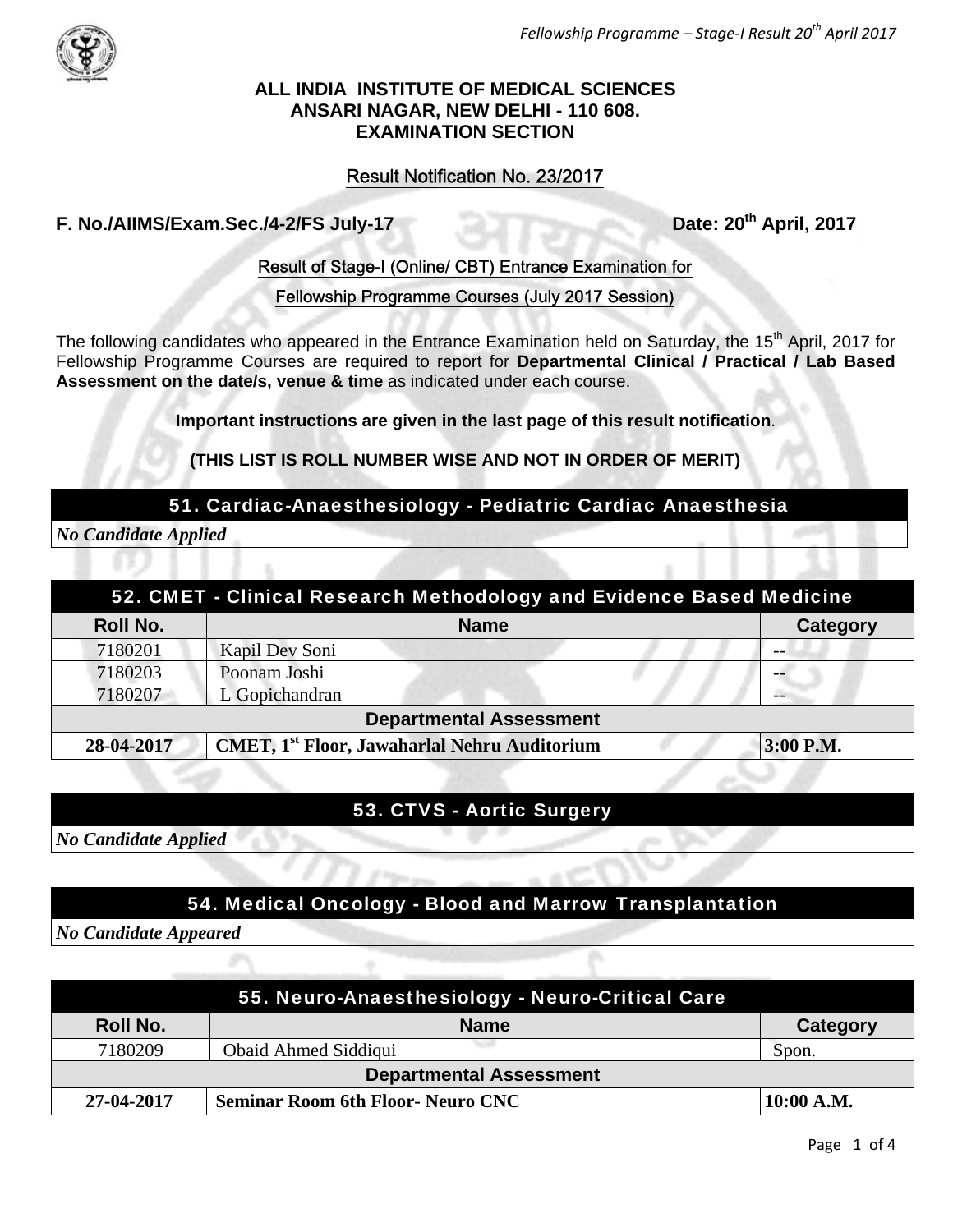

## 56. Neurology - Stroke

*No Candidate Appeared* 

| 57. Neuro-Surgery - Epilepsy Surgery and Functional Neurosurgery |                                              |             |           |
|------------------------------------------------------------------|----------------------------------------------|-------------|-----------|
| Roll No.                                                         |                                              | <b>Name</b> | Category  |
| 7180215                                                          | Shabari Girishan K V                         |             | $ -$      |
| <b>Departmental Assessment</b>                                   |                                              |             |           |
| 28-04-2017                                                       | <b>6th Floor, Seminar Room, Neuro Centre</b> |             | 9:30 A.M. |

| <b>Roll No.</b> | <b>Name</b>                           | Category  |
|-----------------|---------------------------------------|-----------|
| 7180223         | Varun Bhardwaj                        |           |
| 7180225         | <b>Avtar Singh Balawat</b>            | --        |
| 7180227         | Amit Srivastava                       | --        |
| 7180231         | Prabhat Agrawal                       | $- -$     |
|                 | <b>Departmental Assessment</b>        |           |
| 28-04-2017      | 6th Floor, Seminar Room, Neuro Centre | 9:30 A.M. |

| 59. Neuro-Surgery - Pediatric Neurosurgery |                                                    |                 |  |  |
|--------------------------------------------|----------------------------------------------------|-----------------|--|--|
| <b>Roll No.</b>                            | <b>Name</b>                                        | <b>Category</b> |  |  |
| 7180237                                    | <b>Uday Singh Raswan</b>                           |                 |  |  |
| <b>Departmental Assessment</b>             |                                                    |                 |  |  |
| 28-04-2017                                 | 6th Floor, Seminar Room, Neuro Centre<br>9:30 A.M. |                 |  |  |
|                                            |                                                    |                 |  |  |

| 60. Obst. & Gynaecology - Maternal Fetal Medicine (MFM) |                                        |                 |
|---------------------------------------------------------|----------------------------------------|-----------------|
| <b>Roll No.</b>                                         | <b>Name</b>                            | <b>Category</b> |
| 7180202                                                 | Ritika Bajaj                           |                 |
| 7180212                                                 | Sumitra Dasgupta                       | Spon.           |
| 7180214                                                 | Deepika                                |                 |
| 7180241                                                 | Sumita Agarwal                         | $- -$           |
| <b>Departmental Assessment</b>                          |                                        |                 |
| 28-04-2017                                              | Room No. 3084 3rd Floor Teaching Block | 10:00 A.M.      |

#### 61. Orthodontics and Dentofacial Deformities, CDER - Cleft and Craniofacial Orthodontics

gar n

*No Candidate Applied*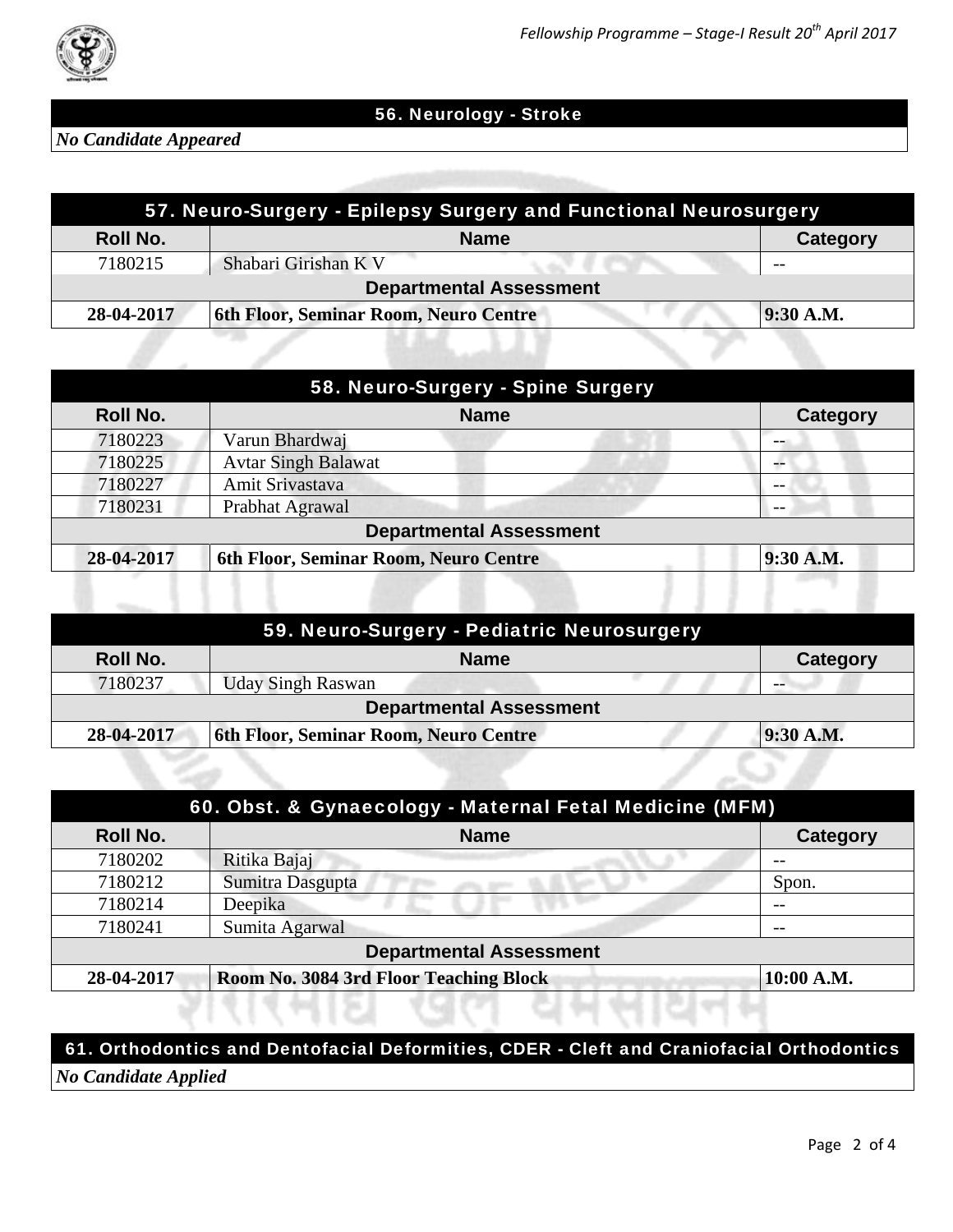

| 62. Radiology - G.I. Radiology |                                                                    |           |
|--------------------------------|--------------------------------------------------------------------|-----------|
| <b>Roll No.</b>                | <b>Name</b>                                                        | Category  |
| 7180246                        | <b>Arbind Kumar Raut</b>                                           | F.N       |
| <b>Departmental Assessment</b> |                                                                    |           |
| 27-04-2017                     | Room No.69, Deptt. of Radio Diagnosis, Ground Floor, Main Hospital | 9:00 A.M. |

| 63. Radiology - Thoracic Radiology                                                            |                  |                 |  |
|-----------------------------------------------------------------------------------------------|------------------|-----------------|--|
| Roll No.                                                                                      | <b>Name</b>      | <b>Category</b> |  |
| 7180222                                                                                       | Krishna Bhardwaj |                 |  |
| 7180230                                                                                       | Abanti Das       | $- -$           |  |
| <b>Departmental Assessment</b>                                                                |                  |                 |  |
| 9:00 A.M.<br>Room No.69, Deptt. of Radio Diagnosis, Ground Floor, Main Hospital<br>28-04-2017 |                  |                 |  |

## 64. Radiology - Paediatric Radiology

*No Candidate Applied*

## 65. Surgery - Bariatric and Metabolic Surgery

*No Candidate Applied*

| 66. Surgery - Renal Transplant Surgery |                                        |  |            |
|----------------------------------------|----------------------------------------|--|------------|
| Roll No.                               | <b>Name</b>                            |  | Category   |
| 7180234                                | Amardeep Kumar                         |  |            |
| <b>Departmental Assessment</b>         |                                        |  |            |
| 28-04-2017                             | Room No. 5027, 5th Floor Deptt Surgery |  | 11:00 A.M. |

| 67. Urology - Uro-Oncology     |                                              |            |  |
|--------------------------------|----------------------------------------------|------------|--|
| Roll No.                       | <b>Name</b>                                  | Category   |  |
| 7180242                        | --<br>Kartik Sridhar                         | $- -$      |  |
| <b>Departmental Assessment</b> |                                              |            |  |
| 27-04-2017                     | <b>C-4 Ward, Urology Ward, Main Hospital</b> | 10:00 A.M. |  |

# 68. Urology - Geniotourinary Reconstructive Surgery-Adult

*No Candidate Applied*

1 2 且